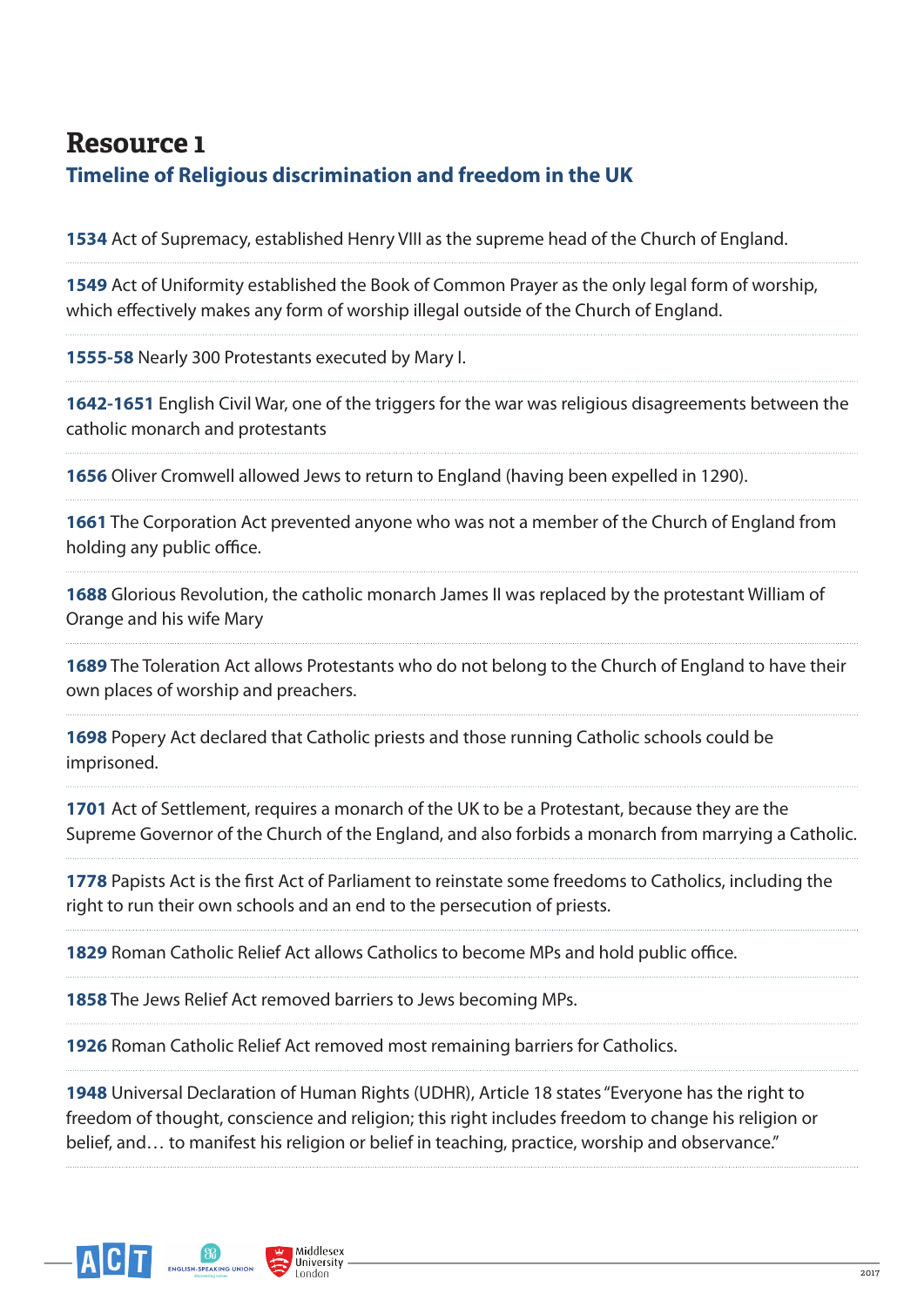**1950** European Convention on Human Rights (ECHR), Article 9 incorporates the UDHR right in a European agreement.

**1966** UN International Covenant on Civil and Political Rights, Article 18 repeats the UDHR right and adds "no one shall be subject to coercion which would impair his freedom to have or to adopt a religion or belief of his choice."

**1976** Fair Employment Act (Northern Ireland) banned religious discrimination in employment in Northern Ireland (the frst law in the UK to protect against religious discrimination – only applied in Northern Ireland).

**1976** Race Relations Act, this replaced earlier Race Relations Acts (1965 and 1968) and established the Commission for Racial Equality. Because it focussed on race and ethnicity, it was not clearly relevant to religion, although under the Act several court cases led to legal recognition of Jews and Sikhs as ethnic groups (and thus liable to protection under this law), but other religions were not classifed in this way.

**1981** UN Declaration on the Elimination of Discrimination based on Religion.

**1989** UN Convention of the Rights of the Child, Article 14 recognises the "right of the child to freedom of thought, conscience and religion," and also requires states to "respect the rights and duties of the parents… to provide direction to the child in the exercise of his or her right in a manner consistent with the evolving capacities of the child."

**1998** Human Rights Act, Article 9 brings the UDHR (and ECHR) right to religious freedom into UK law. This means UK citizens can claim this right in a UK court.

**1998** Religious discrimination in the provision of goods and services is outlawed in Northern Ireland.

**2006** Racial and Religious Hatred Act, makes it illegal to use words, behaviour, written material, recordings or programmes which are threatening and intended to stir up religious hatred.

**2010** The Equality Act brings together 116 separate laws into one document. This Act recognises several 'protected characteristics' which cannot be used as the basis for discrimination. This means an individual cannot be discriminated against because of their "religion… including a lack of religion," or their "belief, meaning any religious or philosophical belief and… a lack of belief."

**2013** Succession to the Crown Act, allows a monarch to marry a Catholic, but the monarch must still be a Protestant (according to the 1701 Act).



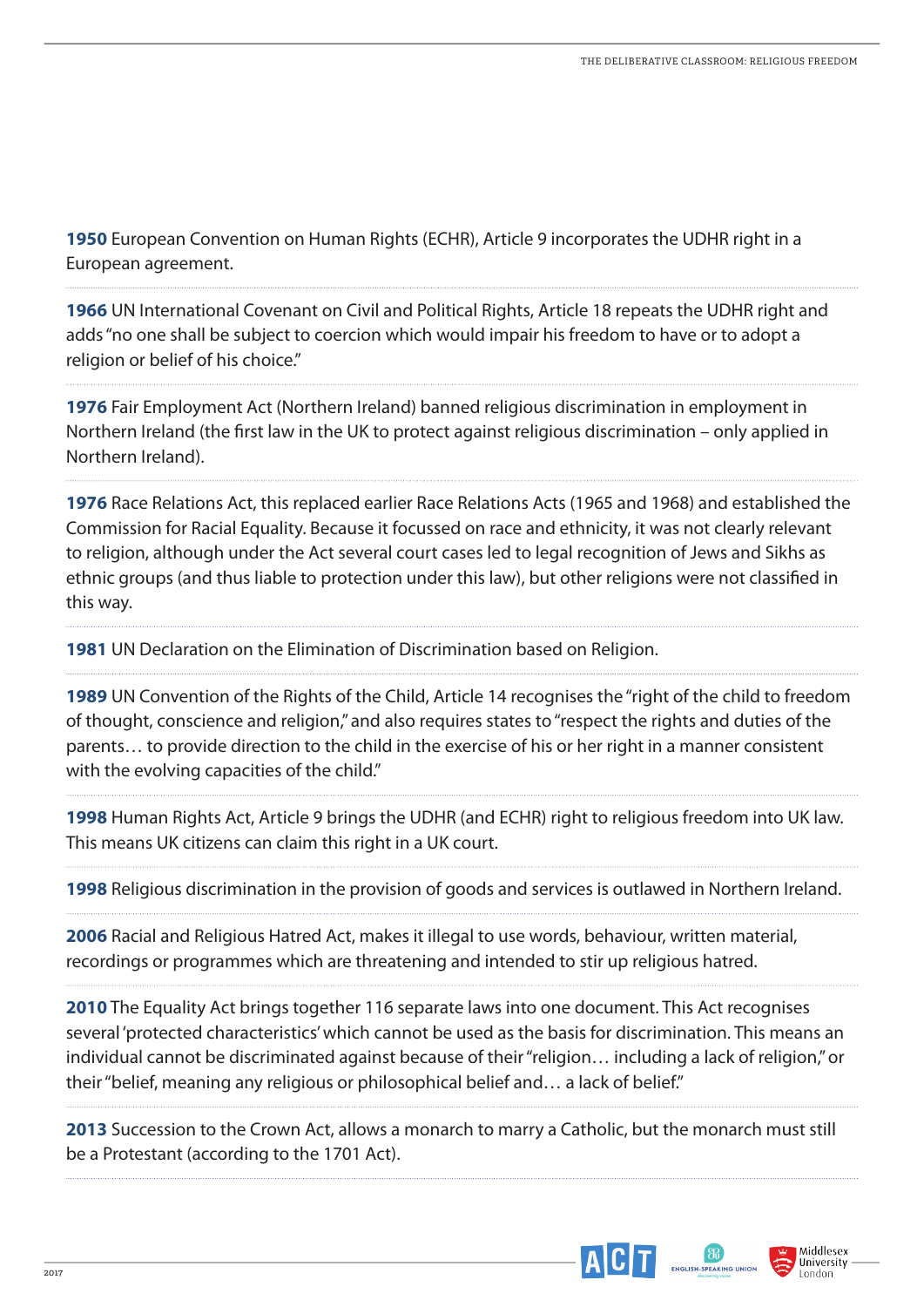## **Resource 2 Religious discrimination and freedom in the UK True / False Quiz**

You should be able to work out the answers by reading the timeline.

|                                                                                                                                             | True / False |
|---------------------------------------------------------------------------------------------------------------------------------------------|--------------|
| 1. It was not until 2010 that UK law declared all forms of<br>religious discrimination were illegal.                                        |              |
| 2. Since the Second World War there have been a number of<br>international agreements to recognise people's rights to<br>religious freedom. |              |
| 3. A Catholic can now become King or Queen of Great Britain.                                                                                |              |
| 4. After 1778 British governments began to extend more<br>freedoms to religious minorities.                                                 |              |
| 5. During the 17th century Catholics were relatively free to<br>celebrate their religion in Britain.                                        |              |
| 6. Jews could not be members of the House of Commons<br>until 1858.                                                                         |              |
| 7. Before 1998 anyone could be turned away by a business<br>because of their religion.                                                      |              |
| 8. Now everyone in the UK has the right to pursue their own<br>religious belief without discrimination.                                     |              |
| 9. Britain has always tolerated religious minorities.                                                                                       |              |
| 10. You can say whatever you want about a person's religion.                                                                                |              |



 $\overline{a}$ 

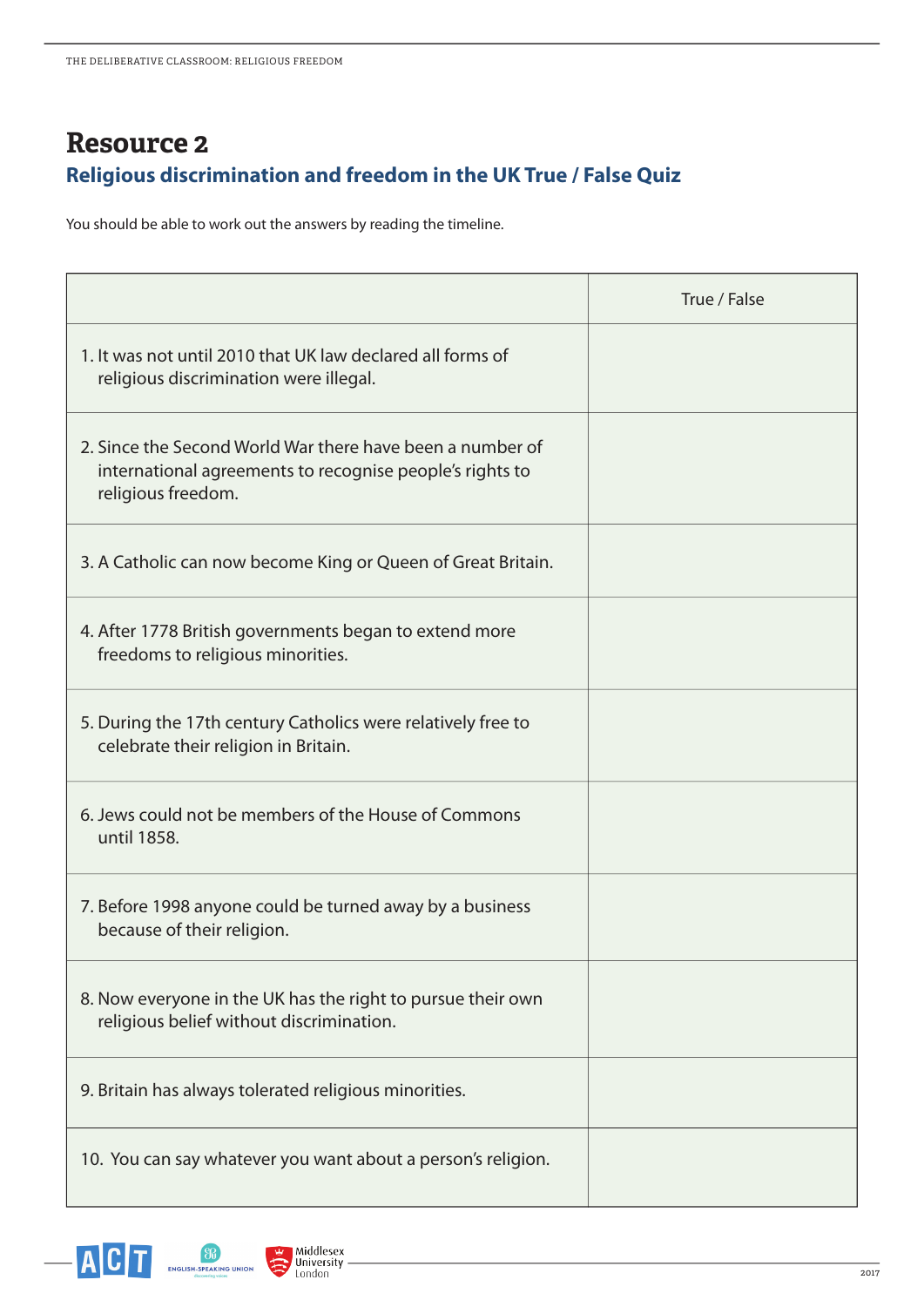| <b>Resource 3</b>                                                                                                                                                                              |                                                                                                                                                                                                                                                                                                               |
|------------------------------------------------------------------------------------------------------------------------------------------------------------------------------------------------|---------------------------------------------------------------------------------------------------------------------------------------------------------------------------------------------------------------------------------------------------------------------------------------------------------------|
| 1534 Act of Supremacy, established Henry VIII as the<br>supreme head of the Church of England.                                                                                                 | 1698 Popery Act declared that Catholic priests and those<br>running Catholic schools could be imprisoned.                                                                                                                                                                                                     |
| 1549 Act of Uniformity established the Book of Common<br>Prayer as the only legal form of worship, which effectively<br>makes any form of worship illegal outside of the Church<br>of England. | 1778 Papists Act is the first Act of Parliament to reinstate<br>some freedoms to Catholics, including the right to run<br>their own schools and an end to the persecution of priests.                                                                                                                         |
| 1555-58 Nearly 300 Protestants executed by Mary I.                                                                                                                                             | <b>1829</b> Roman Catholic Relief Act allows Catholics to<br>become MPs and hold public office.                                                                                                                                                                                                               |
| 1656 Oliver Cromwell allowed Jews to return to England<br>(having been expelled in 1290).                                                                                                      | <b>1858</b> The Jews Relief Act removed barriers to Jews<br>becoming MPs.                                                                                                                                                                                                                                     |
| 1661 The Corporation Act prevented anyone who was<br>not a member of the Church of England from holding any<br>public office.                                                                  | 1926 Roman Catholic Relief Act removed most remaining<br>barriers for Catholics.                                                                                                                                                                                                                              |
| 1642-1651 English Civil War, one of the triggers for the<br>war was religious disagreements between the catholic<br>monarch and protestants.                                                   | 1948 Universal Declaration of Human Rights (UDHR), Article<br>18 states "Everyone has the right to freedom of thought,<br>conscience and religion; this right includes freedom to<br>change his religion or belief, and to manifest his religion<br>or belief in teaching, practice, worship and observance." |
| <b>1688</b> Glorious Revolution, the catholic monarch James II<br>was replaced by the protestant William of Orange and his<br>wife Mary                                                        | <b>1950</b> European Convention on Human Rights (ECHR),<br>Article 9 incorporates the UDHR right in a European<br>agreement.                                                                                                                                                                                  |
| <b>1689</b> The Toleration Act allows Protestants who do not<br>belong to the Church of England to have their own places<br>of worship and preachers.                                          | <b>1966</b> UN International Covenant on Civil and Political<br>Rights, Article 18 repeats the UDHR right and adds "no one<br>shall be subject to coercion which would impair his freedom<br>to have or to adopt a religion or belief of his choice."                                                         |



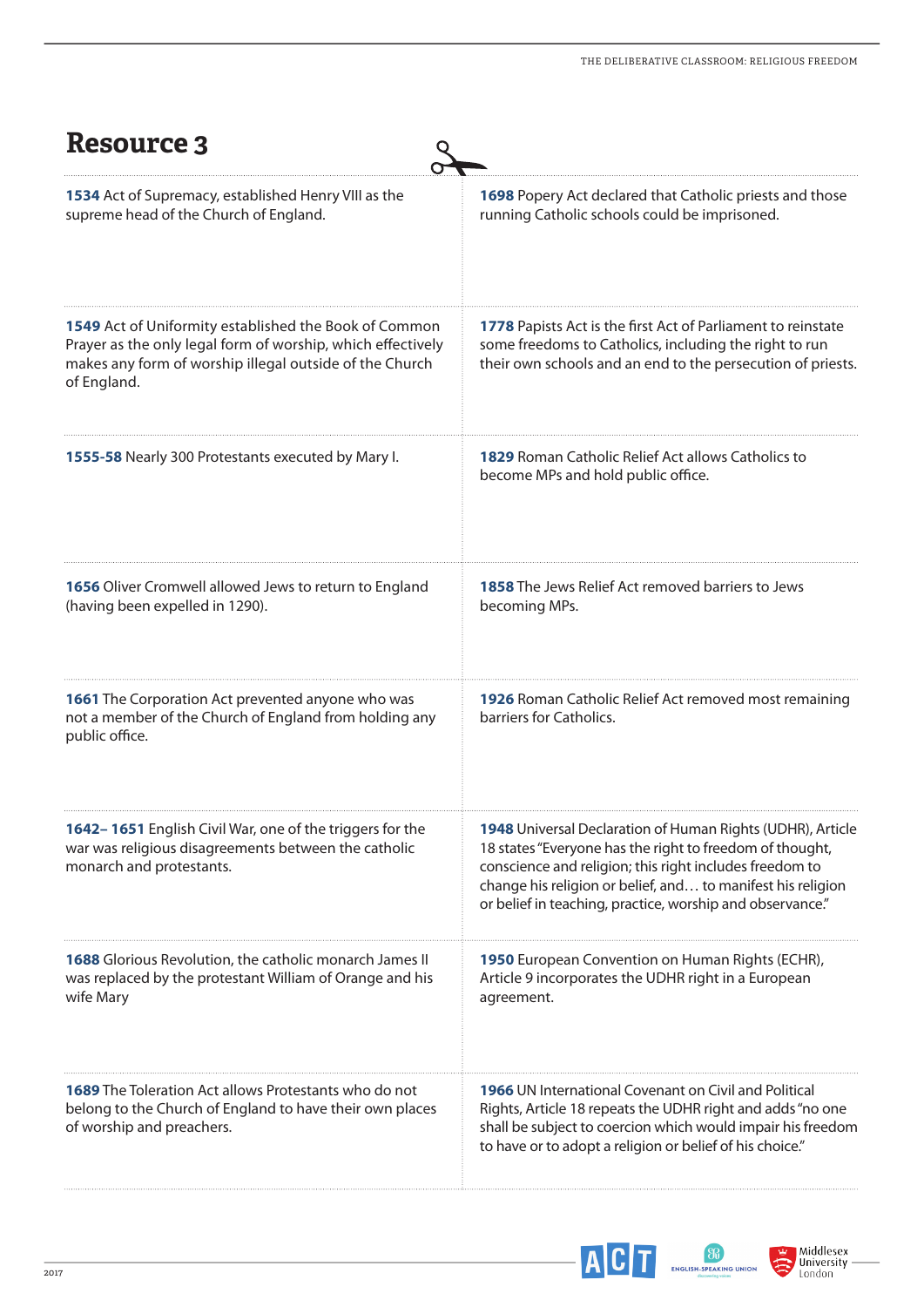| <b>Resource 3</b>                                                                                                                                                                                                                                                                                                                                                                                                                                           |                                                                                                                                                                                                                                                                                                                                                                                                                             |
|-------------------------------------------------------------------------------------------------------------------------------------------------------------------------------------------------------------------------------------------------------------------------------------------------------------------------------------------------------------------------------------------------------------------------------------------------------------|-----------------------------------------------------------------------------------------------------------------------------------------------------------------------------------------------------------------------------------------------------------------------------------------------------------------------------------------------------------------------------------------------------------------------------|
| <b>1701</b> Act of Settlement, requires a monarch of the UK to<br>be a Protestant, because they are the Supreme Governor<br>of the Church of the England, and also forbids a monarch<br>from marrying a Catholic.                                                                                                                                                                                                                                           | <b>2010</b> The Equality Act brings together 116 separate<br>laws into one document. This Act recognises several<br>'protected characteristics' which cannot be used as the<br>basis for discrimination. This means an individual cannot<br>be discriminated against because of their "religion<br>including a lack of religion," or their "belief, meaning any<br>religious or philosophical belief and a lack of belief." |
| 1976 Race Relations Act, this replaced earlier Race<br>Relations Acts (1965 and 1968) and established the<br>Commission for Racial Equality. Because it focussed on<br>race and ethnicity, it was not clearly relevant to religion,<br>although under the Act several court cases led to legal<br>recognition of Jews and Sikhs as ethnic groups (and thus<br>liable to protection under this law), but other religions<br>were not classified in this way. | 2006 Racial and Religious Hatred Act, makes it illegal<br>to use words, behaviour, written material, recordings or<br>programmes which are threatening and intended to stir up<br>religious hatred.                                                                                                                                                                                                                         |
| 1981 UN Declaration on the Elimination of Discrimination<br>based on Religion.                                                                                                                                                                                                                                                                                                                                                                              | 2006 Racial and Religious Hatred Act, makes it illegal<br>to use words, behaviour, written material, recordings or<br>programmes which are threatening and intended to stir<br>up religious hatred.                                                                                                                                                                                                                         |
| 1989 UN Convention of the Rights of the Child, Article<br>14 recognises the "right of the child to freedom of<br>thought, conscience and religion," and also requires<br>states to "respect the rights and duties of the parents<br>to provide direction to the child in the exercise of his<br>or her right in a manner consistent with the evolving<br>capacities of the child."                                                                          | 1998 Religious discrimination in the provision of goods<br>and services was outlawed in Northern Ireland.                                                                                                                                                                                                                                                                                                                   |
| <b>1998</b> Human Rights Act, Article 9 brings the UDHR (and<br>ECHR) right to religious freedom into UK law. This means<br>UK citizens can claim this right in a UK court.                                                                                                                                                                                                                                                                                 | <b>2013</b> Succession to the Crown Act, allows a monarch<br>to marry a Catholic, but the monarch must still be a<br>Protestant (according to the 1701 Act).                                                                                                                                                                                                                                                                |
| 1976 Fair Employment Act (Northern Ireland) banned<br>religious discrimination in employment in Northern<br>Ireland (the first law in the UK to protect against religious<br>discrimination – only applied in Northern Ireland).                                                                                                                                                                                                                            |                                                                                                                                                                                                                                                                                                                                                                                                                             |



 $\overline{a}$ 

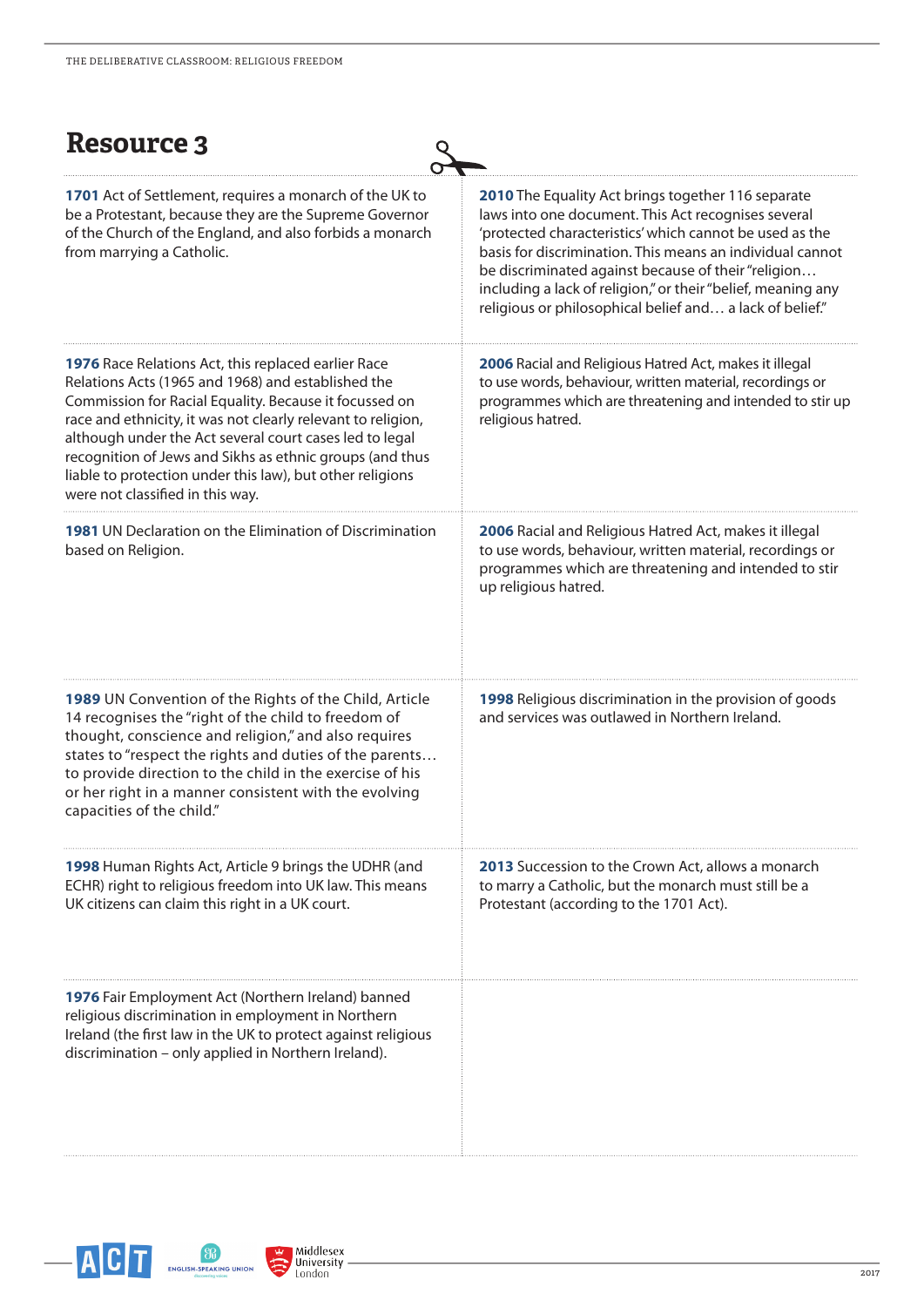## **Case study 1: African Christian beliefs about witchcraft and child possession**

**Key question:** People have rights to their own religious beliefs and practices, but what happens if those beliefs are dangerous, or if they lead to harm?

#### **Introduction**

Many traditional cultures retain beliefs in witchcraft or possession by spirits, indeed, the Church of England still provides guidance for Bishops on exorcism. In some African Christian Churches a number of cases have recently come to light where such beliefs have led to child abuse, although such practices are not only associated with this type of religion.

#### **Case study: Kristy Bamu**

Kristy Bamu was killed at the age of 15 by his older sister and her partner because they believed he was guilty of witchcraft. They tortured him over four days in 2010 while he was visiting them in London for Christmas, and then drowned him in a bath. The attackers were found guilty of murder. Albert Tucker, (Trust for London) argued that the belief in witchcraft should not be the main focus of the story, and that the real issue the authorities have to deal with is the violent child abuse. However, Jean La Fontaine (London School of Economics) has argued that in order to understand such crimes we must look at the links between Christianity and traditional African beliefs. In particular she criticises pastors of some independent African Churches who fuel these beliefs by charging fees to identify child witches and charging again for curing them.

#### **Research**

A report for the Department for Education and Skills in 2006 looked at 38 cases of children who were accused of witchcraft and abused. It noted that children were accused of possession or witchcraft within families claiming Christianity, Islam or Hinduism as their religion. In half the cases parents / guardians took children to religious establishments for 'treatment'. School was the most common organisation to spot the abuse and report it. The report recognised that the police and social workers could not change people's religious beliefs, and so action should focus on (i) early identifcation and intervention of children at risk; and (ii) ensuring adults in religious organisations were subject to police checks and had a child protection policy.

Another research report was completed by the Centre for Social Work Research into the work of the Trust for London in 2011. The report concluded that belief in possession and witchcraft was fairly widespread among African communities but that in the vast majority of cases this was harmless. The report argued that religious belief can never be used as an excuse for child abuse and must never take priority over children's rights. The authors recommended that the authorities, charities and churches should focus on promoting knowledge about children's rights, rather than focus narrowly on the beliefs about witchcraft.

#### **Questions to think about:**

- 1. Is it acceptable for religions to allow people to continue to believe in witchcraft and possession?
- 2. Can a religious belief in possession ever justify a violent exorcism?
- 3. How does this case study help you think about the limits on religious freedom?

#### **Some sources of information:**

Jean La Fontaine wrote a short article in the Guardian newspaper here: http:// bit.ly/2kaDdOd

Albert Tucker wrote an alternative article in the Guardian newspaper here: http://bit.ly/2kRwyfh

The DfES research report is here: http://bit.ly/2jvJbj2

The Trust for London research summary is here: http://bit.ly/2jURH7C



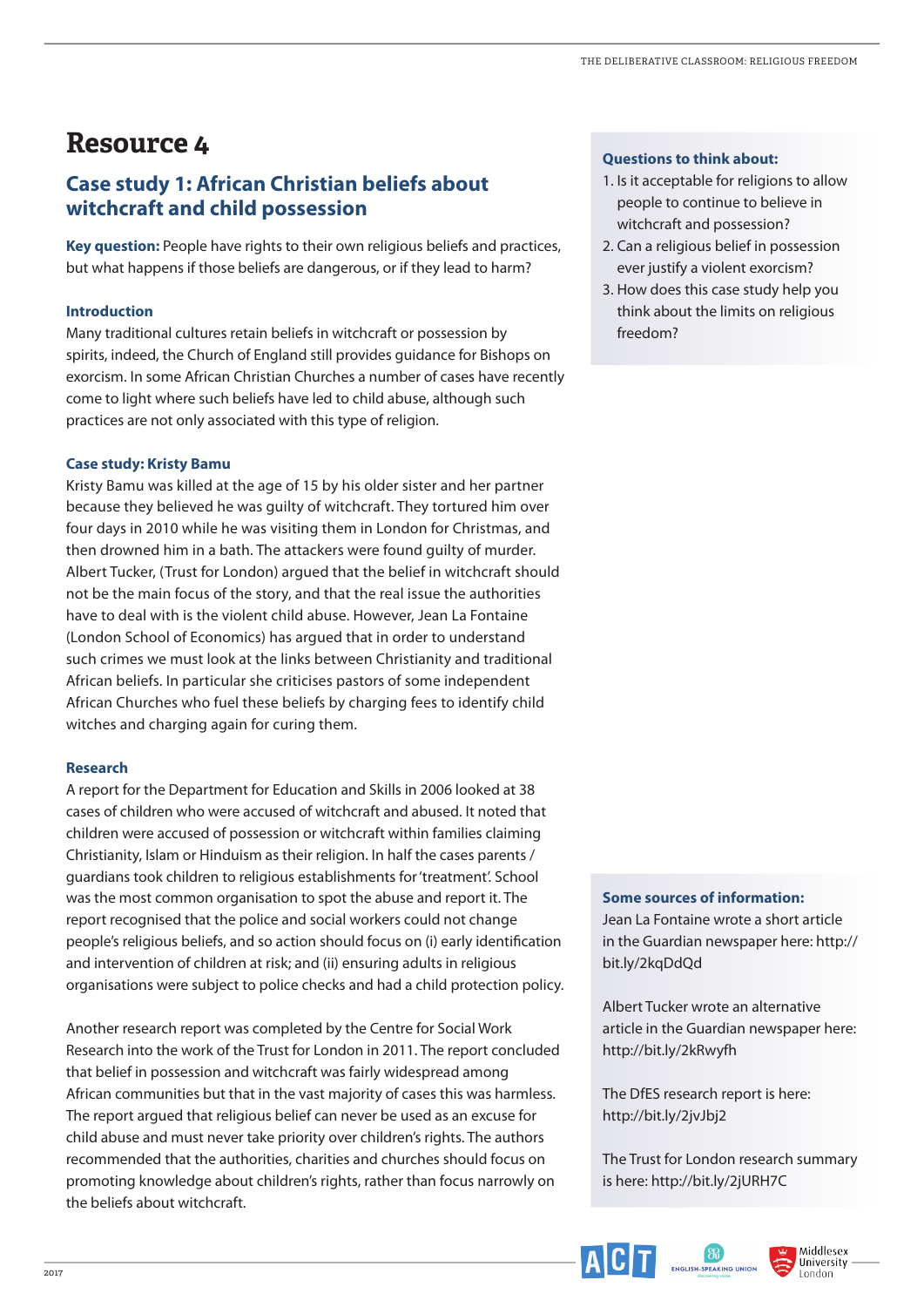## **Resource 4 Case study 2: Polygamy**

**Key question:** Should UK law recognise the relationships valued within someone's own religious traditions?

#### **Introduction**

Polygamy means marrying more than one person, normally a man having several wives. In the UK it is not possible to be legally married to two people – this is a crime called bigamy. However, within some religions, it is possible to have officially recognised polygamous marriages. Whilst most people in the UK do not engage in polygamous marriages, there may be thousands of such marriages in the UK, mostly afecting families who have settled in the UK from countries where polygamy is recognised in law.

#### **Case study**

Changes to the UK benefts system mean the rules about polygamous relationships have been reviewed. Whilst the marriages themselves are not recognised in UK law, if a family is eligible for welfare benefts, the system had to decide how to deal with the reality of households with several wives. This has traditionally meant that second or third wives are not recognised as being legally married to their husbands, but they are eligible for benefts payments as a spouse.

The benefts system is in the process of changing and the move to a new set of rules is likely to treat these women as though they were single women, living in the same house as their family.

#### **Research**

A House of Commons research report on polygamy pointed out that the changes to benefts under the new Universal Credit rules would mean some polygamous families could be paid higher benefts overall, because the system no longer recognised additional wives as wives, and instead treated them as single women. It also pointed out that a husband could not sponsor an additional wife to join him in the UK as part of his family, even though the UK recognised such marriages are legal in some other countries.

Claudia Azevedo wrote about a 2015 meeting to discuss this issue at Oxford University. She argued the reality of polygamy was complicated and that husbands and wives had many positive stories to tell about having honest relationships which offered all the adults different forms of happiness. She acknowledged there were also risks and some unhappy wives, but she concluded it is not possible to dismiss such relationships as simply wrong or harmful.

> Middlesex University Tondon

#### **Questions to think about:**

- 1. Is it acceptable for religions to allow polygamy?
- 2. Should the UK government recognise polygamous relationships if the marriages happened in countries where this is legal?
- 3. How does this case study help you think about the limits on religious freedom?

#### **Some sources of information:**

Samia Rahman wrote a short article in the Guardian about this topic here: http://bit.ly/2kRx28l

Gianluca Mezzofore wrote about changes to benefts in the Mail here: http://dailym.ai/1K85ymc

A House of Commons research report on benefts changes is here: http://bit. ly/2jw7k97

Claudia Azevedo wrote a blog for Oxford University about polygamy here: http://bit.ly/1Ogbbig

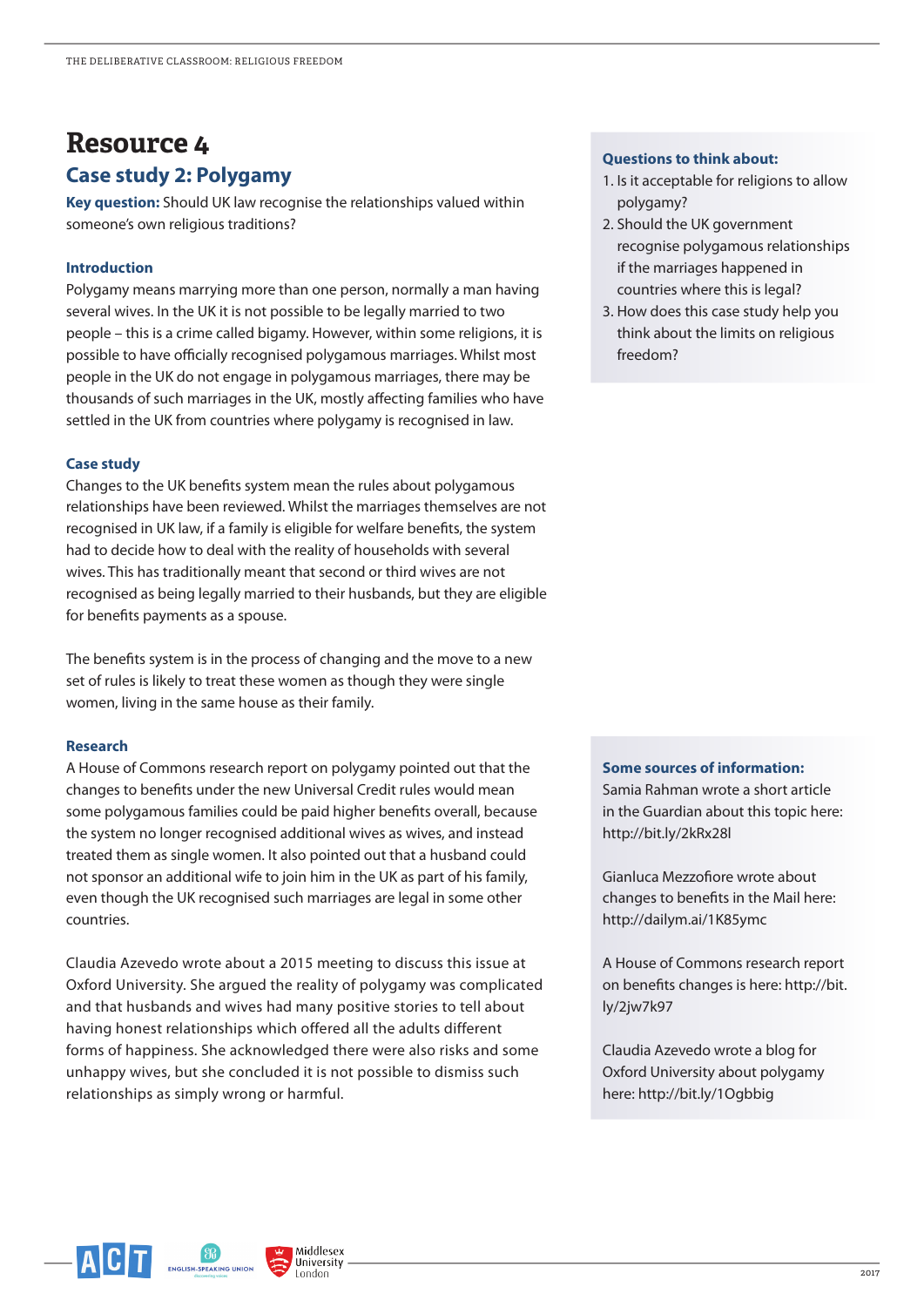## **Resource 4 Case study 3: Hindu complaints about tallow in the new £5 notes**

**Key question:** To what extent should government accommodate minority religious values?

#### **Introduction**

In 2016 the Bank of England introduced a new design £5 note, which was made using a form of plastic which would ensure the notes are less easy to forge and last longer. One of the ingredients for the plastic is tallow, which is a form of animal fat. This has offended many vegetarians and those whose religious values lead them to either follow vegetarian diets or to avoid animal products.

#### **Case study**

Most Hindus treat cows as special animals and avoid eating their meat. This grew out of the traditional way of life in India, where cows were prized as family animals, and as providers of milk and butter, and became seen as symbols of life. This means that for most Hindus products such as beef fat (used to make the tallow ingredient in the new £5 notes) are avoided.

The introduction of tallow in banknotes creates a problem for some Hindus, especially in their temples. Tarang Shelat, from the Hindu Council of Birmingham said "it is important to mention that in our place of worship, animal based products are strictly forbidden and this would have a drastic efect on our collection boxes as 5 pound will not be allowed as donation." By January 2017 over 130,000 people had signed a petition asking the Bank of England to remove animal products from the note.

#### **Research**

Professor David Solomon, who developed the frst plastic bank note said the £5 notes contained "trivial" amounts of animal fat, and that this was derived from waste products. He said the complaints were "absolutely stupid". The animal fat is not an essential component of the plastic, it is present in small quantities in the pellet coverings, which contain the plastic powder.

#### **Questions to think about:**

- 1. Is it acceptable for a government to introduce animal products into an unavoidable product like money, when this offends the beliefs of vegetarians and some religions?
- 2. Is it reasonable to expect minority groups, such as vegetarians and Hindus, to make some allowances for such a small inclusion of an animal product?
- 3. How does this case study help you think about the limits on religious freedom?

#### **Sources of information:**

Zlata Rodionova wrote an article on the petition for the Independent here: http://ind.pn/2fZjpjN

Morgan Harries has written a tongue in cheek article about this for the Vice website, calculating how much animal fat could be used in the notes: http:// bit.ly/2kRPuxP

The Times of India has covered this story here: http://bit.ly/2jYa91o



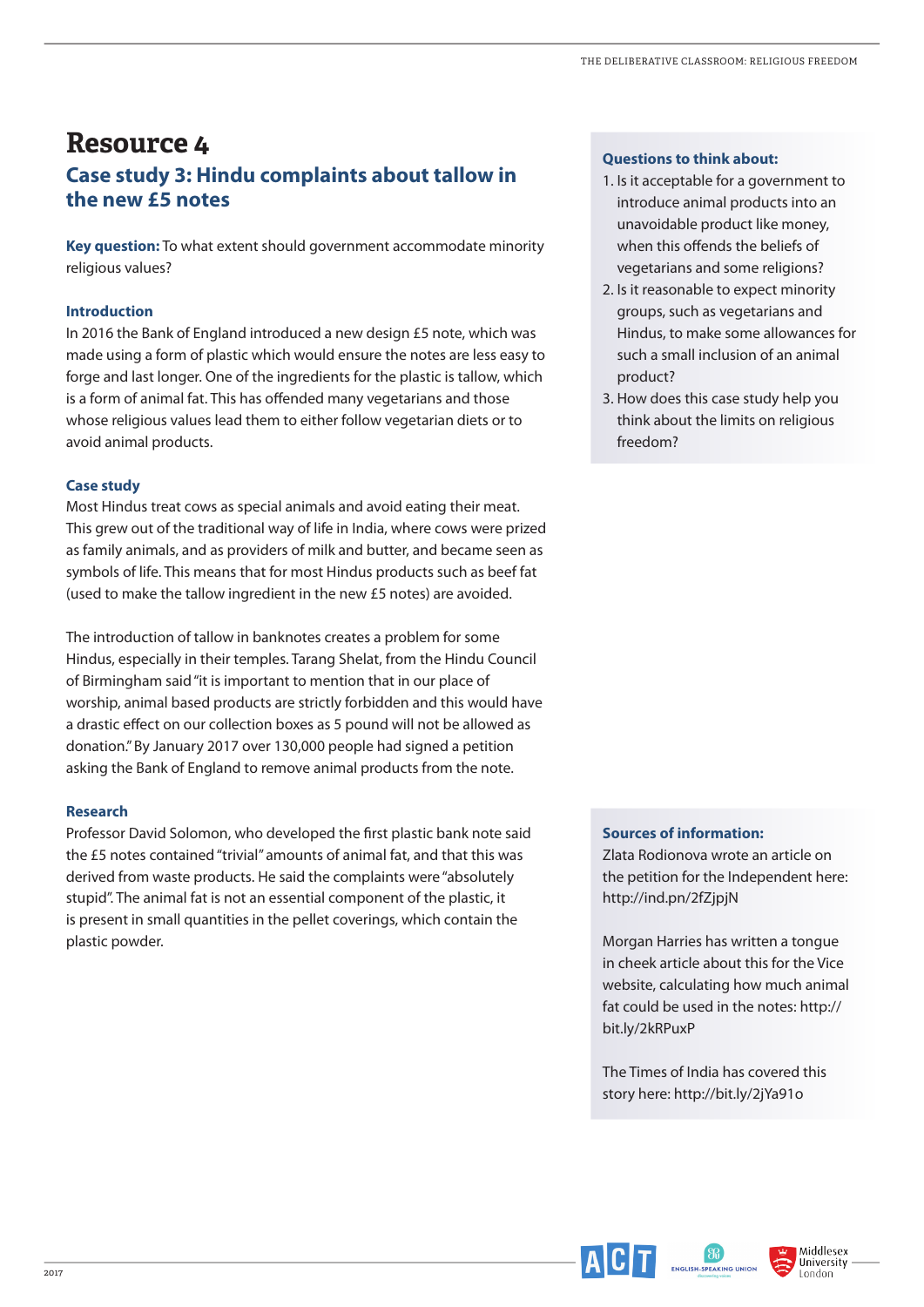## **Resource 4 Case study 4: Cults, sects and the freedom of religious choice**

**Key question:** Is it ever acceptable to stop someone choosing to join a religious group?

#### **Introduction**

There is a long history of small religious groups being established to emphasise particular aspects of an established religion or even to start to a new religion. Over time these may become small established groups with their own identity within a larger faith tradition, for example, there are thousands of denominations within Christianity around the world, each with their own organisation and many with slightly diferent beliefs and religious practices. Some are recognised as part of the normal variation of religious belief, but others are seen as more problematic – these are often referred to as cults (where there is a focus on following a particular leader) or sects (breakaway groups who are seen as radical). However, the distinction between an acceptable denomination, a cult or sect is often a difficult judgement, and it can depend on who is making the distinction.

#### **Case study**

The Cult Information Centre is an independent charity based in the UK. It was started by Ian Hawarth, who had been a member of a cult in Canada. He joined the group voluntarily but then realised that group members had used a variety of mind control strategies to draw him in. He says such techniques include: peer group pressure to encourage you to drop your guard (everyone else fnds the situation normal, why wouldn't you?); 'love bombing' through hugging, fattery and kindness (to make you feel special and eventually to rely on the attention); making people dependent on the group by encouraging them to sign over their money (you literally can't afford to leave); reducing individuality by requiring people to dress the same or follow strict rules (your identity becomes the group identity); verbally abusing people if they question what's happening (this makes you fearful of upsetting people and also makes you fear losing their love); focusing on how bad the world is and how the group members need each other (it's us against the world); social isolation by gradually replacing contact with friends and family from the outside world with cult members (there is no-one independent to help you see what is happening). The charity helps to educate people about the risks of cults and supports family and friends of people who have joined a cult. They also help people who are in cults and want to leave.

#### **Research**

Alex Stein, from Birkbeck University, has defned cults as being led by a strong charismatic leader and having a strongly hierarchical structure, so there is a clear authority over members. They also have a total belief system, which explains everything. They use brainwashing techniques to keep people in and followers are exploited and controlled.

> Middlesex University London

#### **Questions to think about:**

- 1. Is it acceptable for religions to apply pressure on people to try to convince them to join or stay (think about missionary activity here)?
- 2. Can you ever justify stopping someone from joining a cult, even if they say it's their own choice?
- 3. How does this case study help you think about the limits on religious freedom?

#### **Sources of information:**

There is an interview with Ian Hawarth in the Telegraph here: http://bit. ly/2k2wHf6

The Cult Information Centre lists mind control strategies used by cults here: http://bit.ly/2l3C4uu

Alexandra Stein has some information and video links here: http://bit. ly/2kori2I

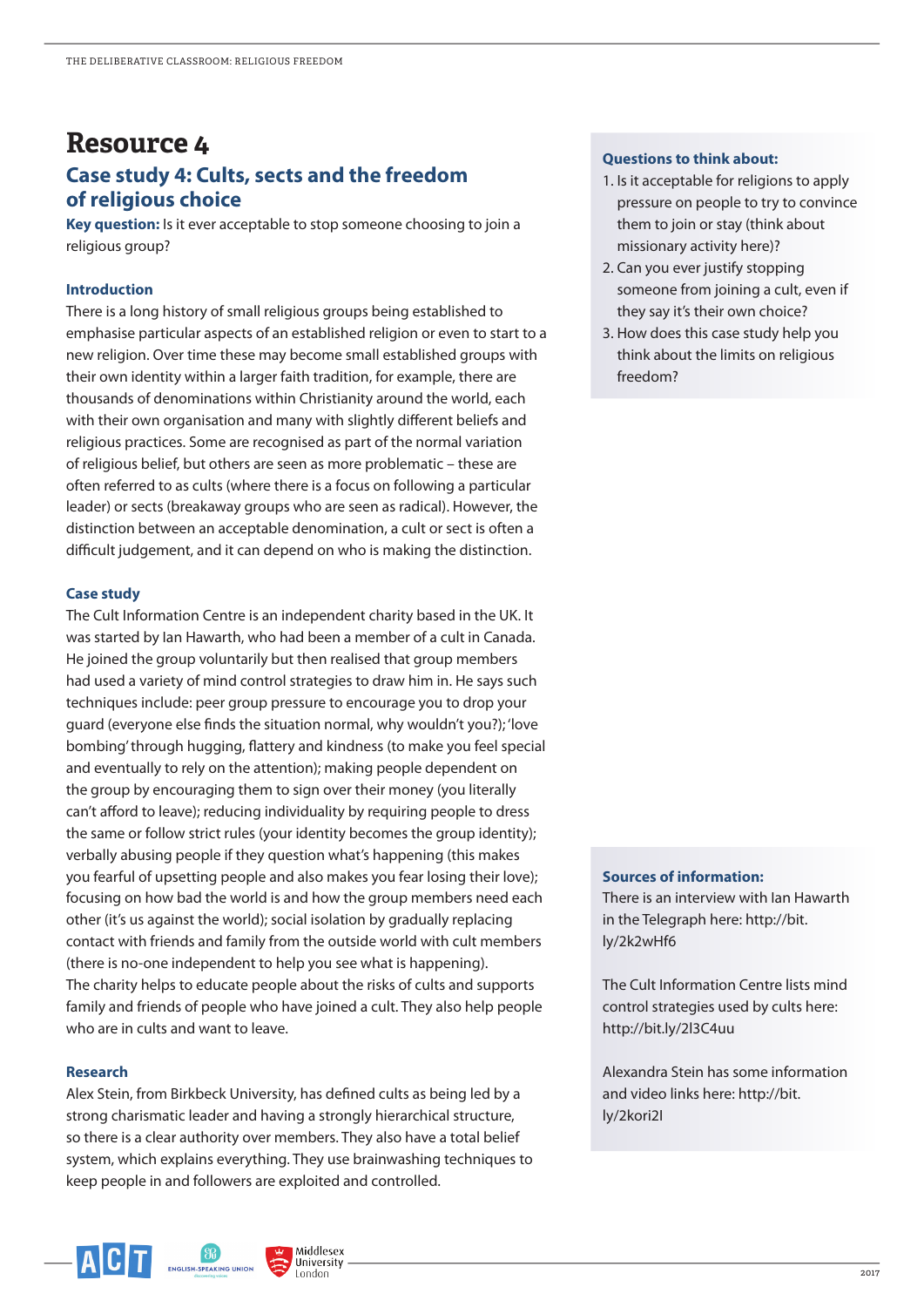## **Resource 4 Case study 5: Churches and same sex marriage.**

**Key question:** Can religions continue beliefs and practices which discriminate against gay people?

#### **Introduction**

The Equality Act 2010 states that sexuality is one of the protected characteristics, and should therefore not be grounds for discrimination. The Marriage (Same Sex Couples) Act 2013 gives same sex couples equal rights to be married in law. However, the Church of England and other religions are exempt from the law because their religious teachings often specify that marriage should be between a man and a woman. Religious organisations can choose to offer and recognise same sex marriages if they want, but if they do not, then it is not illegal.

#### **Case study**

It is legal for the Church of England to refuse to perform same sex marriages, however one case emerged as a particular problem. A gay Church of England vicar, Jeremy Pemberton, married his same sex partner just before he was to start a new job as an NHS chaplain. His Bishop then refused him permission to work in his diocese, which meant he could not take up his new job. The Bishop argued that vicars must model the Church's teachings, and that the Church does not support same sex marriage, even though it is legal. Mr Pemberton took a case against the Bishop to an employment tribunal arguing that he has been illegally discriminated against.

He lost the case and the judge said "it was not for the Court to determine issues of doctrine [the agreed teachings of the Church], still less to take issue with the beliefs of the religion."

#### **Research**

The government created a 'quadruple lock' to ensure that same sex marriage did not threaten the rights of religions to control their own beliefs and rules about marriage. This means a religious same sex marriage would only be possible where the governing body of the religion and the individual minister agreed, and if the place of worship had been registered for same sex marriage. No one can force a religion to change their rules. The Equality Act 2010 was changed to ensure this was not illegal.

ACAS, which provides advice for workplace disputes, has published a summary of the legal position which makes it clear that all other employers (other than religious institutions) have a duty not to discriminate against anyone because they are married or in a civil partnership, whether that is a mixed or same sex relationship.

#### **Questions to think about:**

- 1. Is it acceptable for a religion to continue to hold discriminatory beliefs about same sex relationships?
- 2. Can a government ever interfere with a religion's beliefs?
- 3. How does this case study help you think about the limits on religious freedom?

#### **Sources of information:**

There is a government information sheet here: http://bit.ly/1Gs5KLk

The BBC story about Jeremy Pemberton's case is here: http://bbc. in/1Tnx6pi

ACAS guidance on employers' duties and employees' rights is here: http://bit. ly/29duK9U



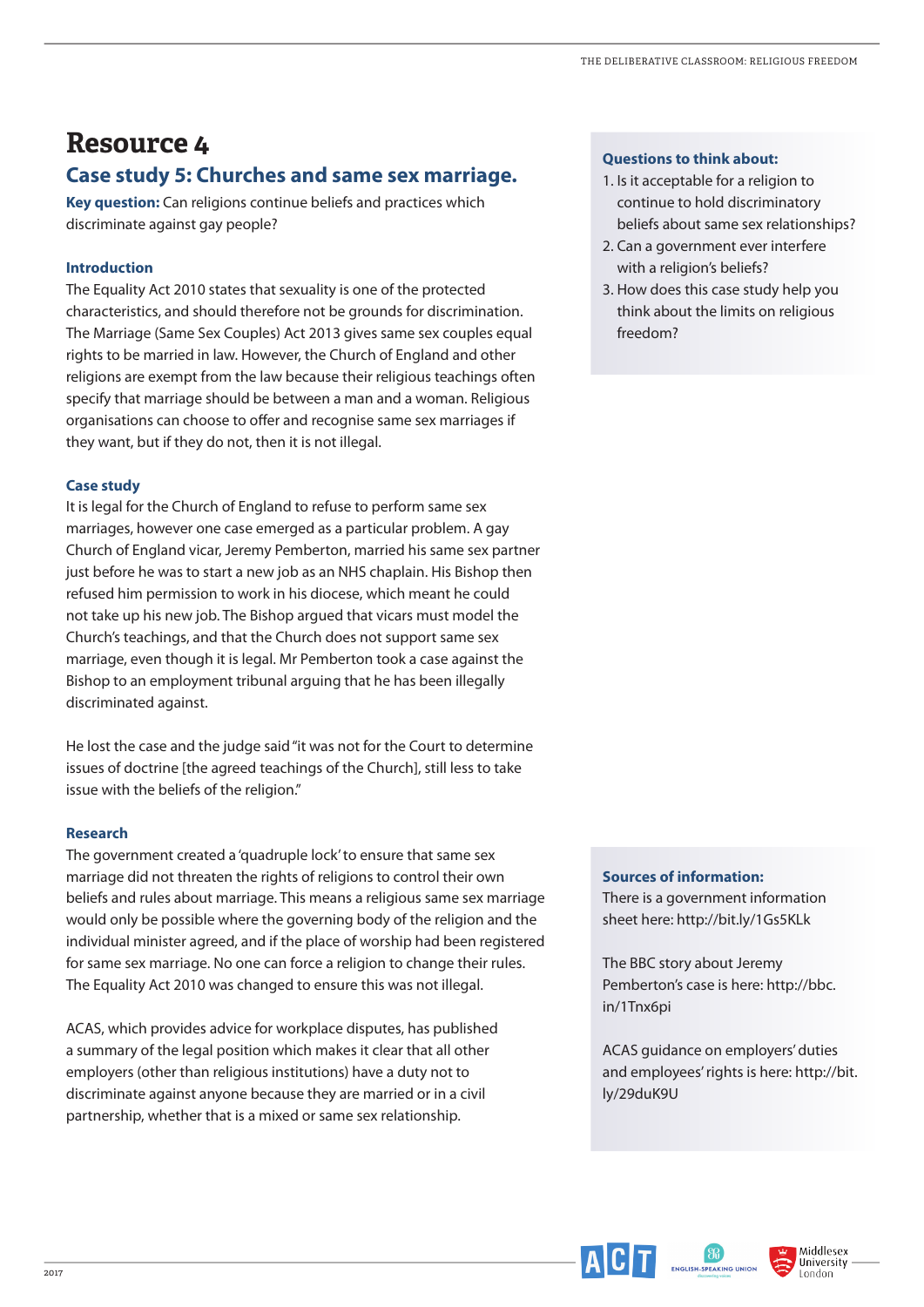### **Draft school resolution**

A draft resolution relating to the topic of the importance of religious freedom, and respect for religious belief, in our school.

#### **Preamble**

- i. Afrming that "Freedom of religion or belief is not just an optional extra, or nice to have; it is the key human right. It allows everyone to follow their conscience in the way they see ft" (Baroness Anelay of St Johns, in the House of Lords, 16 July 2015).
- ii. Having considered that our school should promote human rights including the commitment that "Everyone has the right to freedom of thought, conscience and religion; this right includes freedom to change his religion or belief, and… to manifest his religion or belief in teaching, practice, worship and observance" (UDHR, Article 18).
- iii. Noting that "no one shall be subject to coercion which would impair his freedom to have or to adopt a religion or belief of his choice" (UN ICCPR, Article 18).

#### **This meeting**

- 1. Reminds members of the school that as a public body, the school is required by the Equality Act 2010 to ensure an individual is not discriminated against because of their religion or belief.
- 2. Notes that according to the Racial and Religious Hatred Act 2006 it is illegal to use words, behaviour, written material, recordings or programmes which are threatening and intended to stir up religious hatred.
- 3. Encourages the creation of a school ethos in which all students and staff have the right to enjoy their religion without fear, hatred, or judgement from others.
- 4. Condemns the rise of intolerance and hate speech in the UK.
- 5. Further condemns that there is still a legal requirement for schools to hold a daily act of collective worship of a mainly or broadly Christian character (DfE Circular 1/94).
- 6. Recommends that our school should provide assemblies to refect the range of religious beliefs (and none) and allow students to opt in or out according to their conscience.
- 7. Recommends that the school should ensure that all students and staff can pursue their own religion, including adapting uniforms and wearing religious symbols to refect their beliefs; and attending religious meetings at appropriate times.
- 8. Recommends that no-one should be allowed to offend others because of their religious beliefs, and that the defnition of ofence should be determined by the person who perceived the offence, not the person who spoke or acted in an ofensive manner.



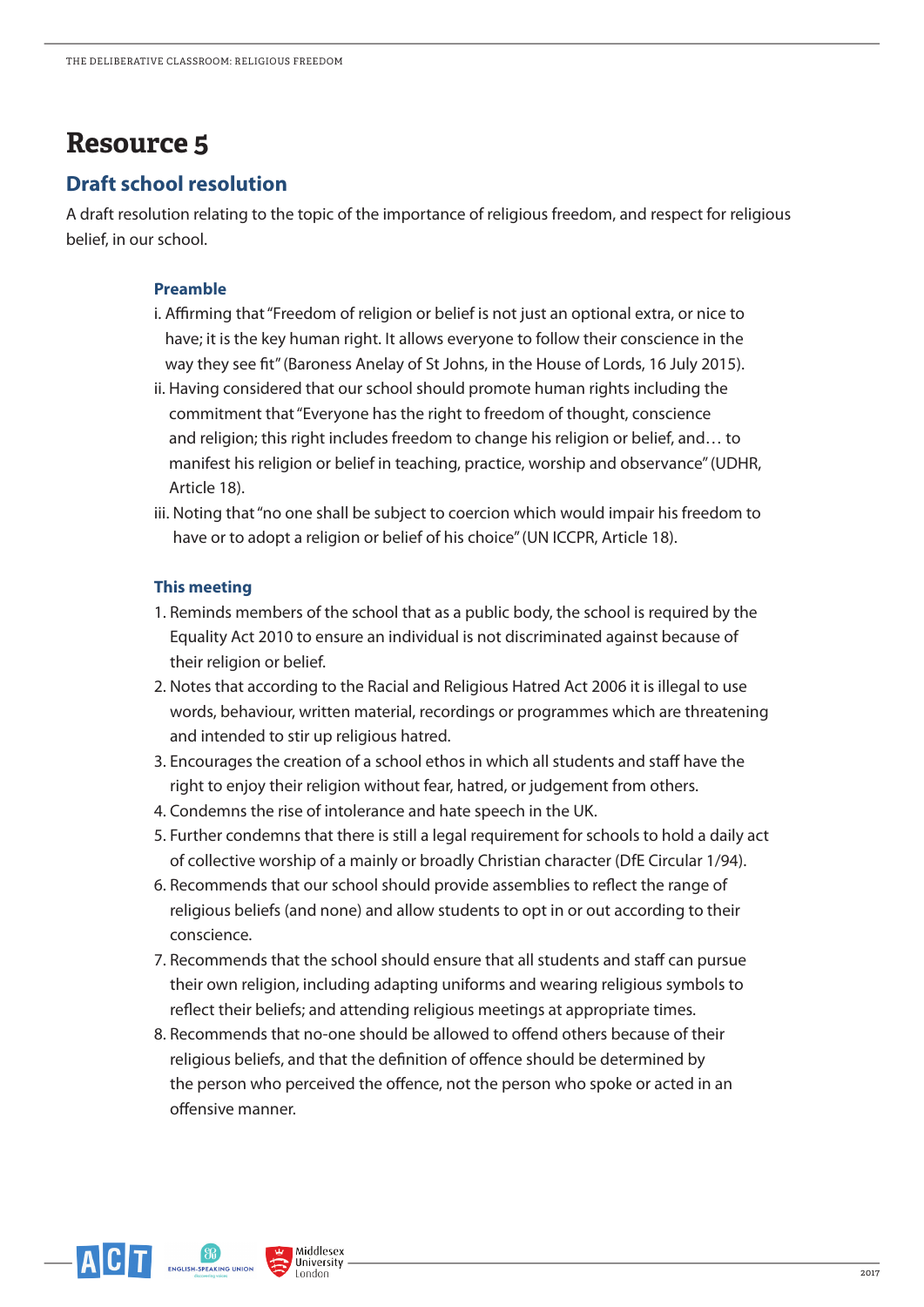## **Debate Motion 1: This House Would ban the recreational use of alcohol**

Another way to think about this motion is to ask the question: **Should we ban the recreational use of alcohol?**

Look at the following two sections and think about the kinds of arguments that should be considered when debating this motion.

## **Some issues to bear in mind**

- Drinking alcohol has a long tradition in Britain as part of people's relaxation and leisure activity.
- Some people who consume alcohol drink too much, and over-consumption and even addiction can have very serious health risks, contributing to liver disease, cancer and other illnesses. Some studies though suggest that moderate consumption might have some health benefts. Overuse of alcohol can also be a factor in crime and antisocial behaviour.
- Not all cultures and religions view alcohol in the same way, and some groups disapprove or abstain from drinking at all.
- Historically, bans and prohibitions on alcohol and other drugs have a mixed track record of controlling use, quality and the impact of crime.

## **Questions to think about**

- If alcohol were newly invented today do you think it would be legal? Does this matter?
- Should people be allowed to risk their health in order to do things they enjoy?
- How should the beliefs of those who abstain from alcohol, and who may prefer alcohol-free public spaces, impact on those who choose to drink?

You will be assigned an argument to prepare for (for / against) and when preparing your arguments you should use the following advice.

## **Keeping your arguments REAL:**

Reason - a short statement or headline that is an important claim in your speech or argument

Example - a statistic, case study or illustration that supports the Reason

Analysis - an explanation of the relevance of the Example, and of the Reason, adding context and clarifcation

Link - a connection back to the Reason and, where relevant, to the broader topic or theme of the speech as a whole.



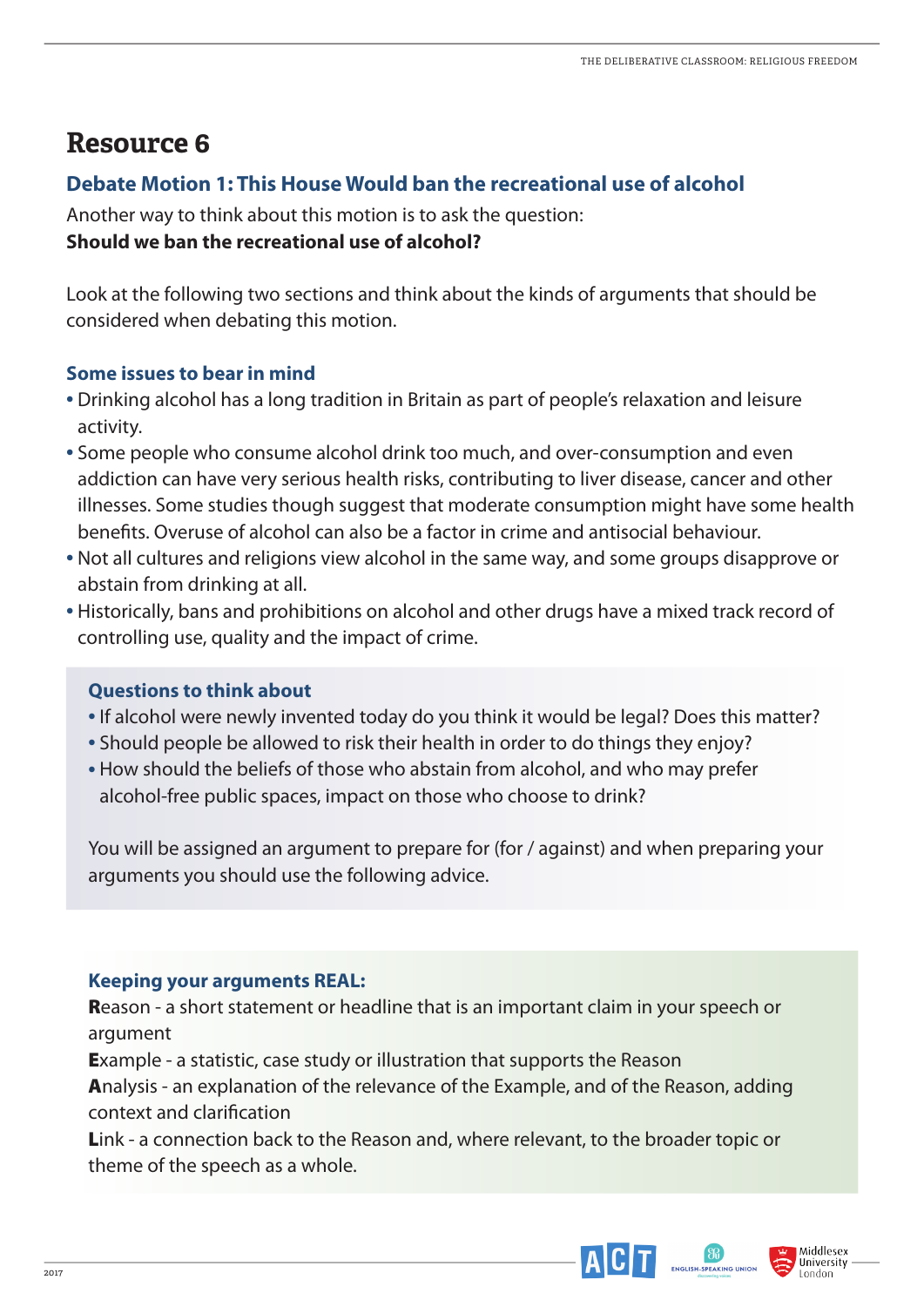## **Debate Motion 2: This House Believes that everyone should have the right to wear religious symbols at work and school? (E.g. crosses, veils, kippahs etc.)**

Another way to think about this motion is to ask the question:

## **Should everyone have the right to wear religious symbols at work and school? (E.g. crosses, veils, kippahs etc.)**

Look at the following two sections and think about the kinds of arguments that should be considered when debating this motion.

## **Some issues to bear in mind**

- Religious symbols and dress can have a lot of meaning for believers and feel like an important part of their identity. However, not everyone feels the same way about obvious symbols and this can lead to tension and confict.
- Many schools and employers have dress codes and uniforms. Some include restrictions on what religious dress their employees and pupils can wear. In France the government has even stepped in to ban some clothing.
- However, tolerance for others' cultures is also very important and the courts have decided that some rules were too restrictive.

## **Questions to think about**

- If we have to decide between two people's comfort or preferences what factors should be most important? Who should decide?
- Some people might want to wear jewellery that has a personal meaning to them, is this diferent?
- Laws sometimes talk about everyone involved making 'reasonable' adjustments. What do you think a reasonable response might be?

You will be assigned an argument to prepare for (for / against) and when preparing your arguments you should use the following advice.

## **Keeping your arguments REAL:**

Reason - a short statement or headline that is an important claim in your speech or argument

Example - a statistic, case study or illustration that supports the Reason

Analysis - an explanation of the relevance of the Example, and of the Reason, adding context and clarifcation

Link - a connection back to the Reason and, where relevant, to the broader topic or theme of the speech as a whole.



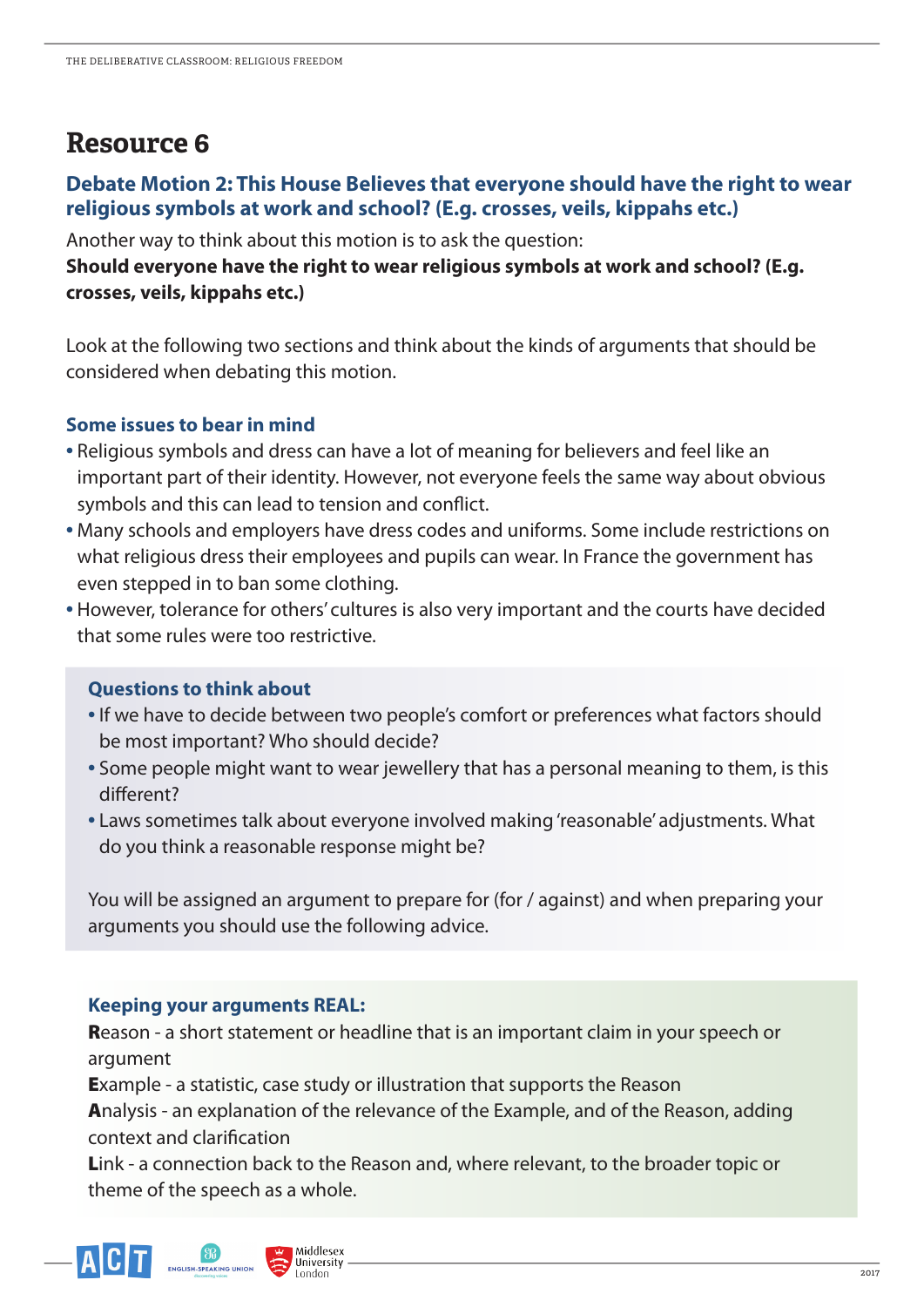## **Debate Motion 3: This House would not allow people whose religious belief is that homosexuality is a sin to deny services to same-sex couples**

Another way to think about this motion is to ask the question:

## **Should people whose religious belief is that homosexuality is a sin be allowed to deny services to same-sex couples?**

Look at the following two sections and think about the kinds of arguments that should be considered when debating this motion.

## **Some issues to bear in mind**

- In recent years the UK has seen a number of cases where the legal duty not to discriminate has come into confict with individuals with strongly held beliefs about same-sex couples. For instance, one Northern Irish bakery refused to make a cake because they felt that the requested decoration was "at odds with our beliefs."
- Tolerance of others can mean making difficult choices about our own beliefs. Religious groups sometimes have exemptions from laws that confict with their beliefs and the law often places value on individuals' conscience and closely held beliefs.

## **Questions to think about**

- What might it feel like to be refused service because of who you are? How about being told your beliefs are secondary to the law?
- The government has a duty to stop discrimination, but how far should they go in this?
- Living in a diverse society, we often have to compromise, making small adjustments to our lives in order to accommodate the beliefs or preferences of others. Can you think of any examples? What might make a compromise a step too far?

You will be assigned an argument to prepare for (for / against) and when preparing your arguments you should use the following advice.

## **Keeping your arguments REAL:**

**Reason - a short statement or headline that is an important claim in your speech or** argument

Example - a statistic, case study or illustration that supports the Reason

Analysis - an explanation of the relevance of the Example, and of the Reason, adding context and clarifcation

Link - a connection back to the Reason and, where relevant, to the broader topic or theme of the speech as a whole.



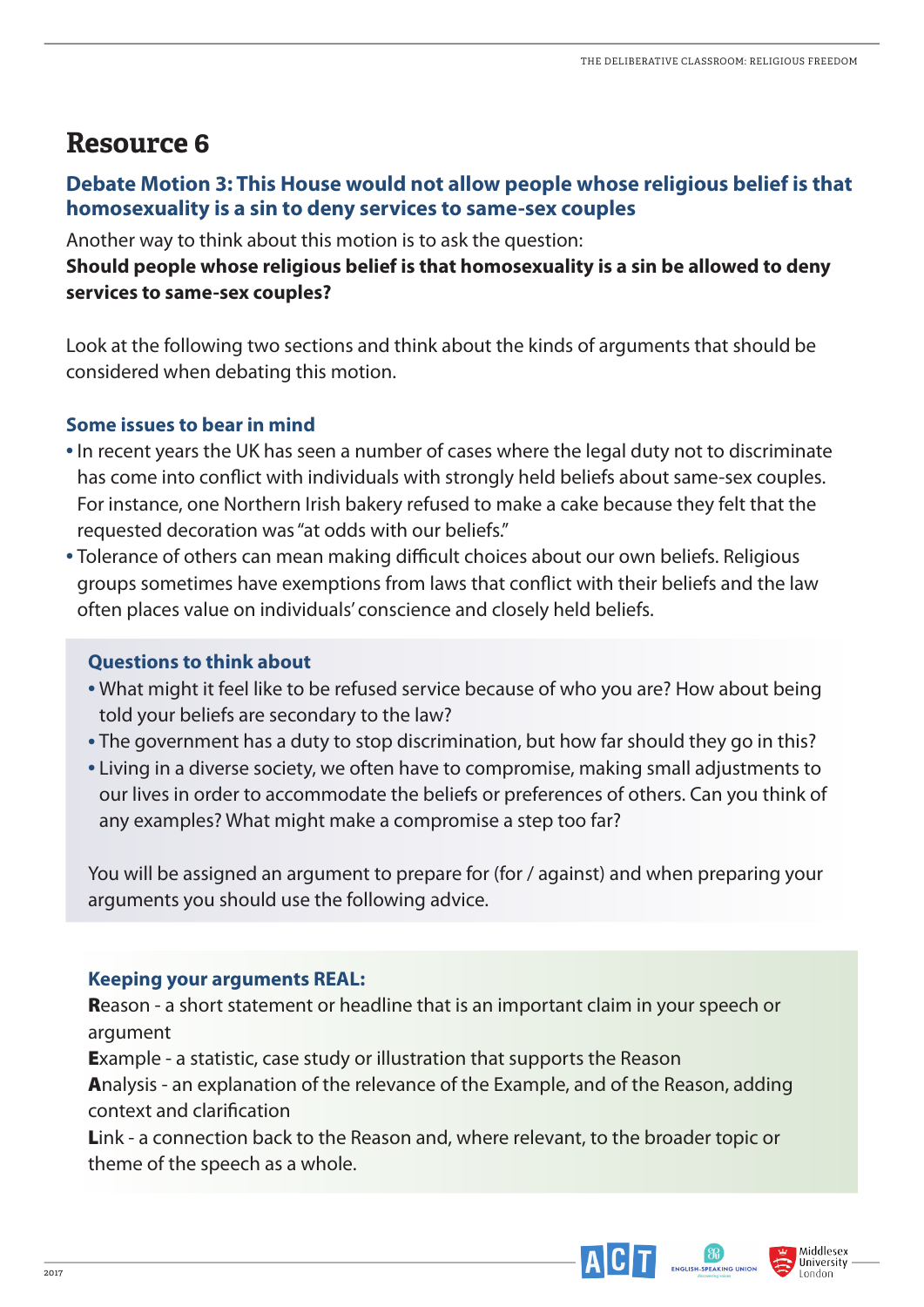## **Resource 7 Useful vocabulary**

| <b>Words to discuss freedom:</b> | <b>Words to discuss un-freedom:</b> |
|----------------------------------|-------------------------------------|
| Liberty                          | Restraint                           |
| Freedom of action                | Control                             |
| Freedom of thought               | Suppression                         |
| Freedom of speech                | Repression                          |
| Freedom of choice                | Coercion                            |
| Free will                        | Constraint                          |
| Free trade                       | Prevention                          |
| Free speech                      | Compulsion                          |
| Civil rights                     | Restriction                         |
| Emancipation                     | Authority                           |
| Liberation                       | Censorship                          |
| Independence                     | Captivity                           |
| <b>Escape</b>                    | Inhibition                          |
| Non-conformism                   | <b>Banning</b>                      |
| Uncontrolled                     | Conformism                          |



 $\overline{a}$ 

ENGLISH-SPEAKING UNION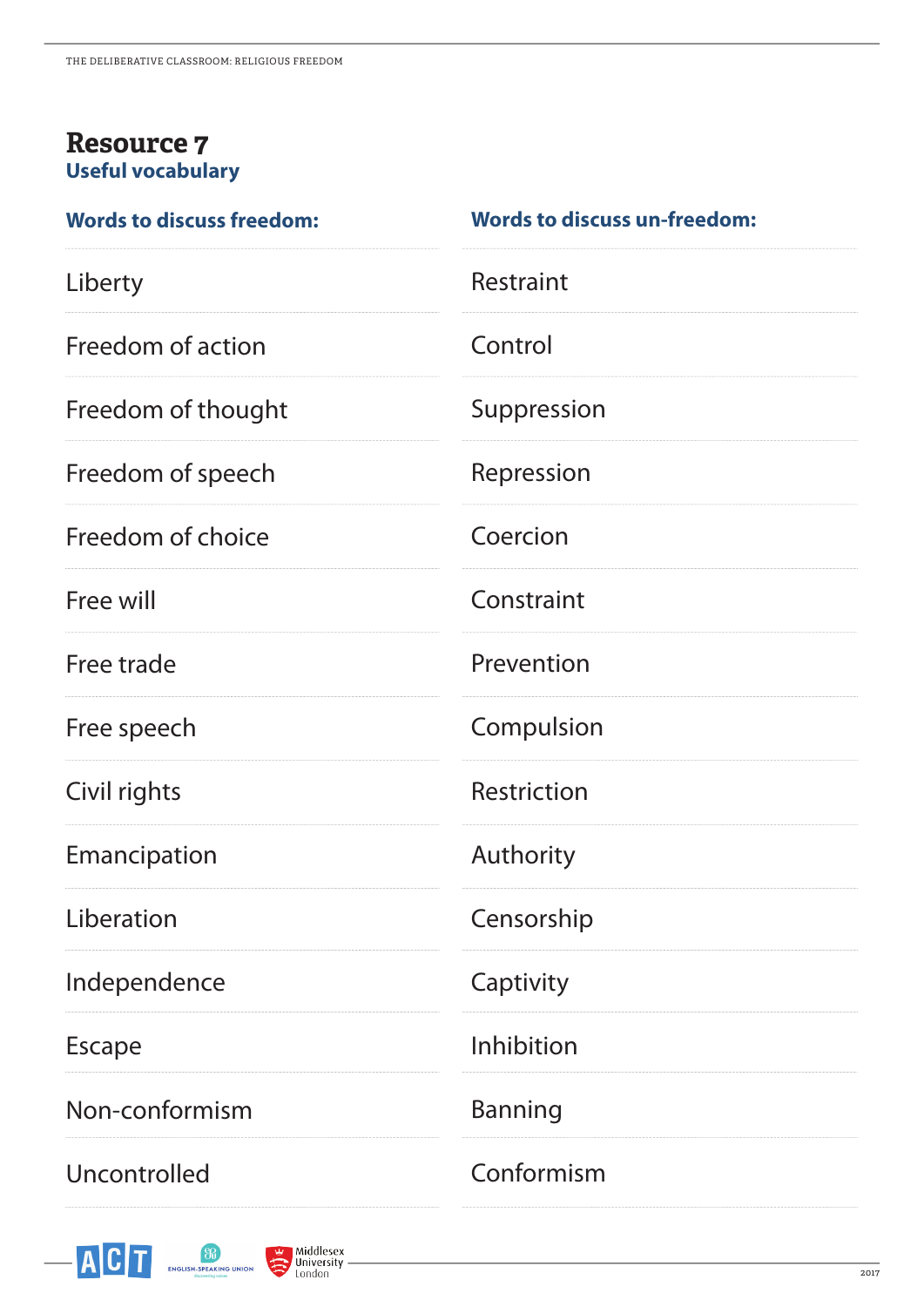|                     |                          | <u>I HE DELIBERAITVE CLASSROOM. RELIGIOUS FREEDOM</u> |
|---------------------|--------------------------|-------------------------------------------------------|
| Liberty             | <b>Freedom of action</b> | <b>Freedom of thought</b>                             |
| Freedom of speech   | <b>Freedom of choice</b> | <b>Free will</b>                                      |
| <b>Free trade</b>   | Free speech              | <b>Civil rights</b>                                   |
| <b>Emancipation</b> | <b>Liberation</b>        | Independence                                          |
| <b>Escape</b>       | Non-conformism           | <b>Uncontrolled</b>                                   |
| <b>Restraint</b>    | <b>Control</b>           | <b>Suppression</b>                                    |
| Repression          | Coercion                 | <b>Constraint</b>                                     |
| <b>Prevention</b>   | Compulsion               | <b>Restriction</b>                                    |
| <b>Authority</b>    | Censorship               | <b>Captivity</b>                                      |
| Inhibition          | <b>Banning</b>           | Conformism                                            |



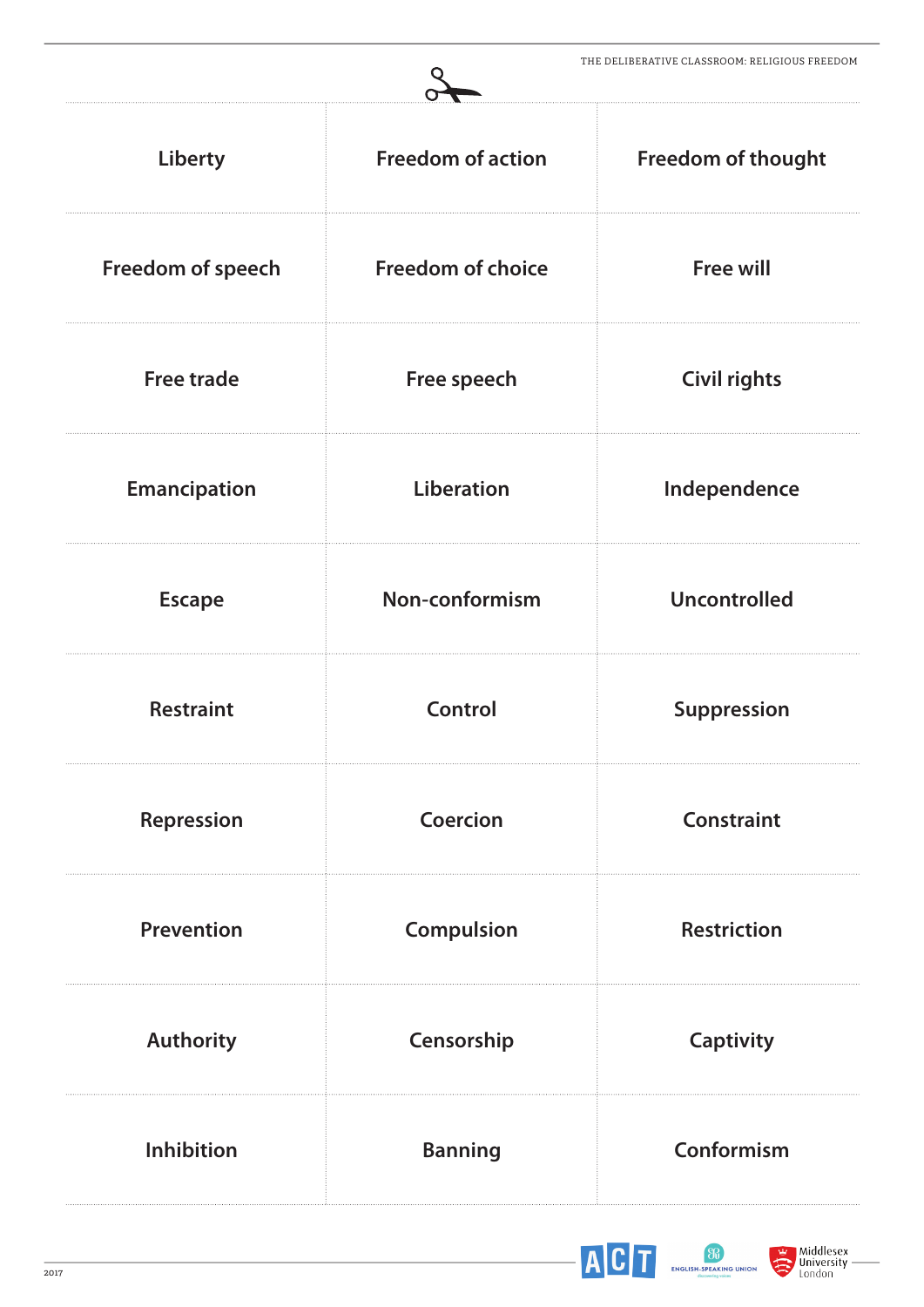These classroom resources have been written to accompany the teachers' pack 'The Deliberative Classroom: Religious Freedom - Topic Briefing and Lesson Plans.'

The materials were written by the Association for Citizenship Teaching, Middlesex University and the English Speaking Union for the DFE (June 2017).

Cover photo courtesy of Alice on Flickr, Check the eyebrow.